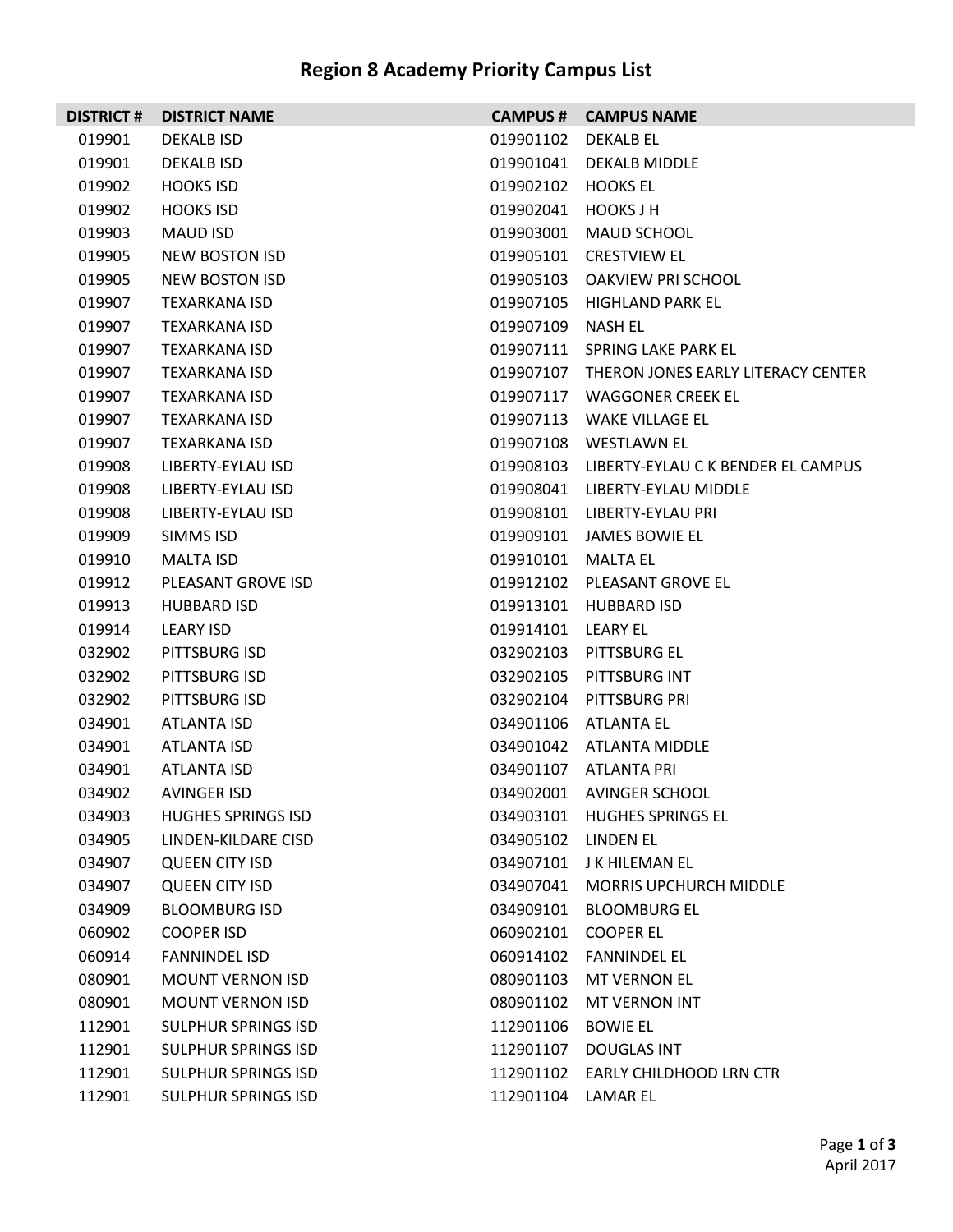## **Region 8 Academy Priority Campus List**

|        | <b>DISTRICT # DISTRICT NAME</b> |                      | <b>CAMPUS # CAMPUS NAME</b>        |
|--------|---------------------------------|----------------------|------------------------------------|
| 112901 | SULPHUR SPRINGS ISD             |                      | 112901108 SULPHUR SPRINGS EL       |
| 112901 | <b>SULPHUR SPRINGS ISD</b>      | 112901105 TRAVIS EL  |                                    |
| 112905 | <b>CUMBY ISD</b>                | 112905101 CUMBY EL   |                                    |
| 112906 | NORTH HOPKINS ISD               |                      | 112906101 NORTH HOPKINS EL         |
| 112907 | MILLER GROVE ISD                |                      | 112907001 MILLER GROVE SCHOOL      |
| 112908 | <b>COMO-PICKTON CISD</b>        |                      | 112908001 COMO-PICKTON SCHOOL      |
| 112909 | SALTILLO ISD                    |                      | 112909001 SALTILLO SCHOOL          |
| 112910 | SULPHUR BLUFF ISD               |                      | 112910001 SULPHUR BLUFF ISD        |
| 116905 | <b>GREENVILLE ISD</b>           | 116905104 CARVER EL  |                                    |
| 116905 | <b>GREENVILLE ISD</b>           |                      | 116905103 CROCKETT EL              |
| 116905 | <b>GREENVILLE ISD</b>           | 116905106 LAMAR EL   |                                    |
| 116905 | <b>GREENVILLE ISD</b>           | 116905107 TRAVIS EL  |                                    |
| 139905 | <b>CHISUM ISD</b>               |                      | 139905101 CHISUM EL                |
| 139908 | ROXTON ISD                      |                      | 139908001 ROXTON ISD               |
| 139909 | <b>PARIS ISD</b>                | 139909109 AIKIN EL   |                                    |
| 139909 | PARIS ISD                       |                      | 139909112 CROCKETT INT             |
| 139909 | PARIS ISD                       | 139909108 JUSTISS EL |                                    |
| 139911 | NORTH LAMAR ISD                 |                      | 139911102 AARON PARKER EL          |
| 139911 | <b>NORTH LAMAR ISD</b>          |                      | 139911103 CECIL EVERETT EL         |
| 139911 | NORTH LAMAR ISD                 |                      | 139911101 W L HIGGINS EL           |
| 139912 | <b>PRAIRILAND ISD</b>           |                      | 139912101 BLOSSOM EL               |
| 139912 | <b>PRAIRILAND ISD</b>           |                      | 139912102 DEPORT EL                |
| 155901 | JEFFERSON ISD                   |                      | 155901102 JEFFERSON EL             |
| 155901 | JEFFERSON ISD                   |                      | 155901041 JEFFERSON J H            |
| 155901 | JEFFERSON ISD                   |                      | 155901103 JEFFERSON PRISCH         |
| 172902 | DAINGERFIELD-LONE STAR ISD      | 172902101 SOUTH EL   |                                    |
| 172902 | DAINGERFIELD-LONE STAR ISD      | 172902102 WEST EL    |                                    |
| 172905 | PEWITT CISD                     | 172905102 PEWITT EL  |                                    |
| 194902 | AVERY ISD                       | 194902101 AVERY EL   |                                    |
| 194903 | RIVERCREST ISD                  | 194903103            | <b>RIVERCREST EL</b>               |
| 194904 | <b>CLARKSVILLE ISD</b>          | 194904103            | <b>CHEATHAM EL</b>                 |
| 194905 | DETROIT ISD                     |                      | 194905101 DETROIT EL               |
| 225902 | <b>MOUNT PLEASANT ISD</b>       |                      | 225902102 ANNIE SIMS EL            |
| 225902 | <b>MOUNT PLEASANT ISD</b>       |                      | 225902105 CHILD DEVELOPMENT CENTER |
| 225902 | MOUNT PLEASANT ISD              |                      | 225902103 E C BRICE EL             |
| 225902 | MOUNT PLEASANT ISD              |                      | 225902101 FRANCES CORPREW EL       |
| 225902 | MOUNT PLEASANT ISD              | 225902003            | MOUNT PLEASANT DAEP                |
| 225902 | <b>MOUNT PLEASANT ISD</b>       |                      | 225902042 P E WALLACE MIDDLE       |
| 225902 | MOUNT PLEASANT ISD              |                      | 225902104 VIVIAN FOWLER EL         |
| 225905 | WINFIELD ISD                    |                      | 225905101 WINFIELD EL              |
| 225906 | CHAPEL HILL ISD                 | 225906101            | <b>CHAPEL HILL EL</b>              |
| 225907 | <b>HARTS BLUFF ISD</b>          |                      | 225907101 HARTS BLUFF EL           |